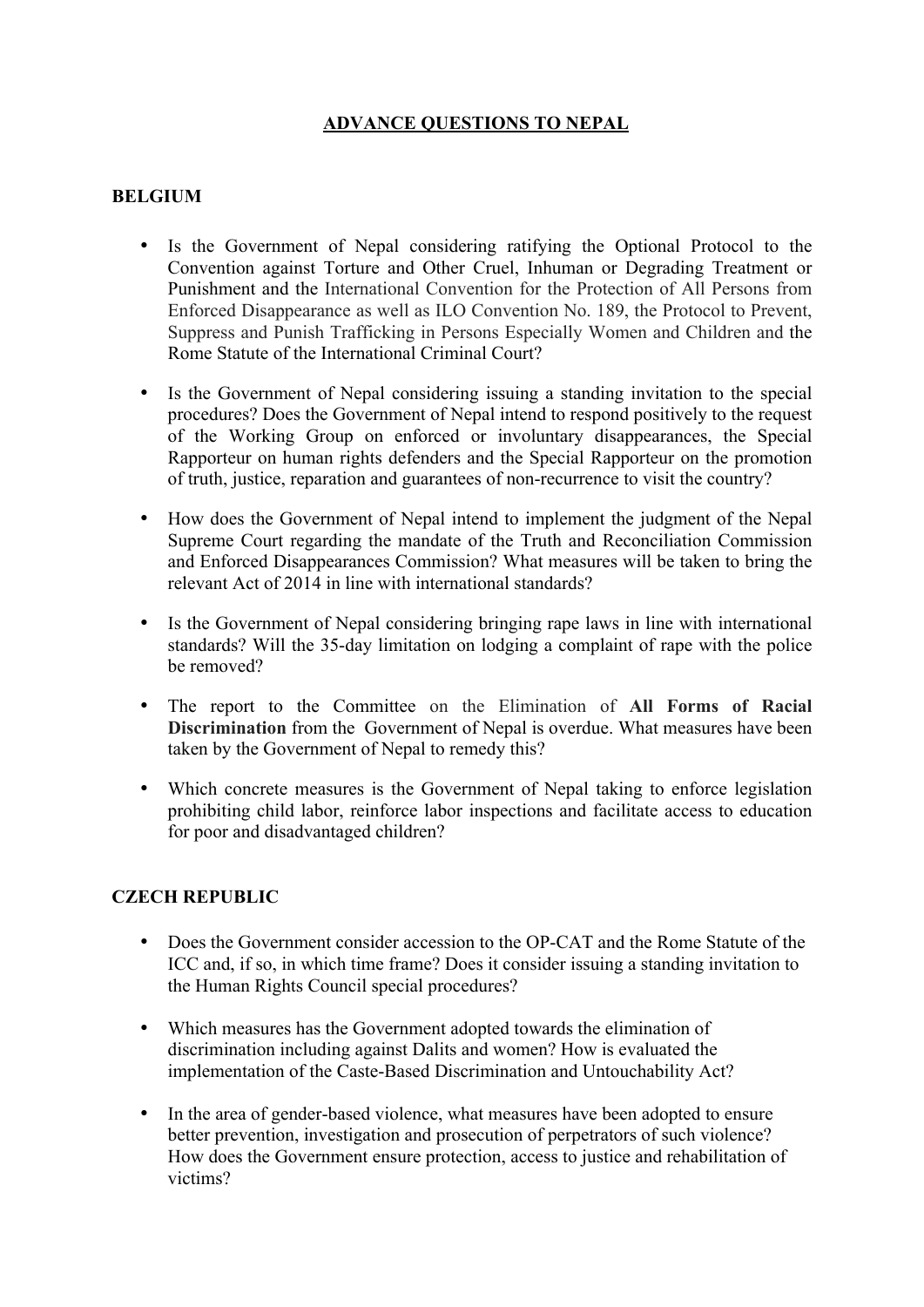- How did the Government implement the recommendations contained in the 2010 OHCHR report on "Investigating allegations of extra-judicial killing in the Terai"? Has there been any systematic follow-up on national level to ensure prevention, investigation and punishment of such crimes?
- According to public reports, human rights defenders and journalists face physical attacks, death threats, harassment and reprisal by security forces. How is the Government addressing this problem? How are ensured prevention, investigation and punishment of such acts? What tools and remedies are at hand of persons threatened for its human rights promotion activities?
- What measures have been taken to reflect the 2013 and 2015 Supreme Court rulings on the Truth, Reconciliation and Disappearance Act in the efforts to effectively investigate human rights violations committed during the civil war and to deliver on accountability and reconciliation?

# **GERMANY**

- What concrete measures does the Government of Nepal envisage to ensure an effective implementation of the existing legal instruments regarding antidiscrimination and social exclusion, e.g. the Caste-based Discrimination and Untouchability ("Crime and Punishment") Act?
- What steps will the Government of Nepal undertake to ensure that also the informal sector is covered by current child and labor legislation? What legal and other measures will be taken to counter the rising trend of human trafficking, in particular trafficking of children, following the devastating earthquakes in Nepal?
- What steps does the Government of Nepal plan to undertake in order to strengthen the institutional set-up and related mechanisms for protecting migrant workers' rights, both pre-departure and at major labor destinations?

#### **SWITZERLAND**

- According to the National Human Rights Commission the implementation status of recommendations of Nepal's 1st UPR cycle in 2011 is not satisfactory. The Nepal NGO Coalition for Nepal's UPR 2015 states that only 7.5% of the recommendations were fully implemented and 56.66% partially implemented, whereas 30.84% were not implemented at all. What are the reasons for this low implementation rate and what measures will the Government of Nepal take to increase the implementation rate of recommendations accepted by Nepal during the 2nd cycle of the UPR?
- At the 1st UPR cycle in 2011 Nepal accepted Switzerland's recommendation that the laws relating to the Truth and Reconciliation Commission, as well as to the Commission on Disappearances should be in line with international standards. However, according to the ruling of the Supreme Court of Nepal of February 2015, the transitional justice mechanisms still do not fully conform to Nepal's international obligations. Which measures will the Government of Nepal take to ensure the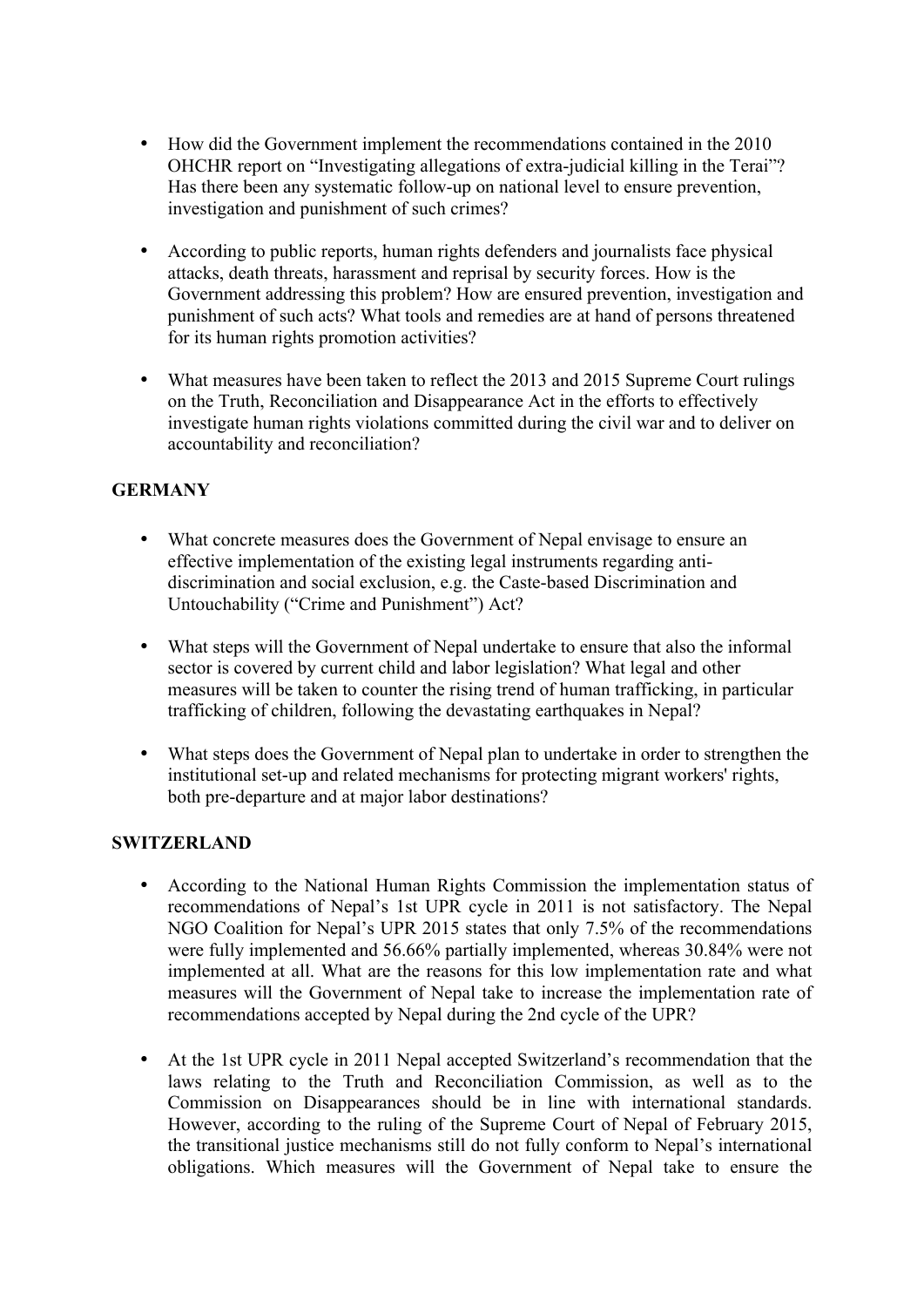compliance of the transitional justice mechanisms with Nepal's international obligations and to ensure the implementation of the Supreme Court decision?

- Which measures has Nepal taken to ensure that law enforcement officials and security forces avoid any excessive and arbitrary use of the force in the context of demonstrations and protests? Which measures has Nepal taken to ensure that all human rights violations, which were allegedly perpetrated in the context of the repression of demonstrations and protests are promptly, impartially, independently and thoroughly investigated and that those responsible are prosecuted and sanctioned?
- Which steps has the Government of Nepal taken to effectively combat discrimination and social exclusion? How many cases of caste-based violence have been investigated and how many perpetrators have been prosecuted since the enactment of the "Castebased Discrimination and Untouchability (Offence and Punishment) Act" in 2011?

### **NORWAY**

- The right to education applies to all children. As Nepal is formulating a new sector plan for school education, what measures will be taken to promote greater equity in both access, enrolment and educational outcome for marginalised groups, including Dalit children and children with disabilities?
- Norway refers to concerns raised by the UN Human Rights Committee and the CEDAW Committee respectively, with respect to access to citizenship for women and children in Nepal. How have these rights been addressed in the new constitution recently adopted by the Constituent Assembly?
- Norway notes with concern that victims of torture, rape and other forms of sexual violence from the conflict period are unrecognised in past and ongoing programmes for conflict victims. What steps can be taken to ensure that victims of torture and sexual violence from the conflict period are provided with effective reparations, including appropriate compensation, restitution and rehabilitation? What steps have been taken to follow up Nepal's National Action Plan for the implementation of SR 1325/1820, with respect to the provision of free medical service and psycho-social and legal counselling to women and girls victims of SGBV during the time of conflict?

# **SLOVENIA**

• While welcoming the promulgation of the new Constitution, we would like to inquire about Government's plans to enact in practice its provisions as pertaining to the promotion and protection of human rights, including as regards gender equality and women's rights. In particular, what provisions and measures are taken to strengthen affirmative actions, quotas and programs to empower women?